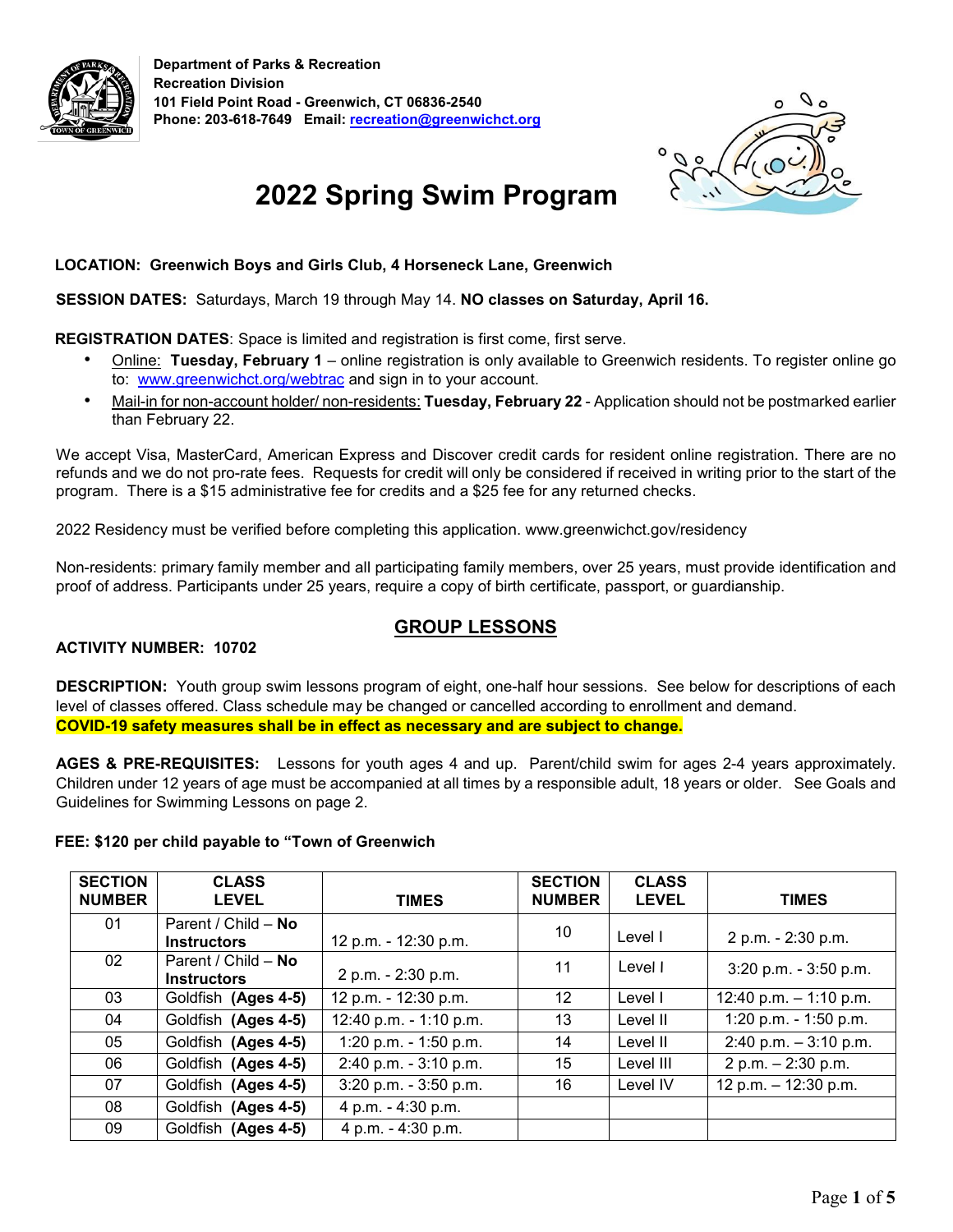|                                 | <b>GOALS and GUIDELINES for SWIMMING LESSON CLASS LEVELS</b>                                                                                                                                                                                                                                                                                                  |
|---------------------------------|---------------------------------------------------------------------------------------------------------------------------------------------------------------------------------------------------------------------------------------------------------------------------------------------------------------------------------------------------------------|
| <b>PARENT/CHILD</b>             | APPROXIMATE AGES 2-4, Child must be walking and toilet trained.<br>One adult (parent or guardian) per child must be in the water. Basic water safety, blowing bubbles,<br>going under, kicking, reaching with arms, using a kickboard. This is an opportunity for the parent to<br>get the child accustomed to the pool water. No instructors for this class. |
| <b>PRE SCHOOL</b><br>"GOLDFISH" | <b>AGES 4-5</b><br>Water entrance/exit, buoyancy, bubble blowing, submerge head, bobbing, finning, kicking, floating-<br>back/front, roll front to back and back to front, jump into the pool, open eyes under water.                                                                                                                                         |
| <b>LEVEL I</b>                  | <b>AGES 6 AND UP</b><br><b>INTRODUCTION</b><br>Water entrance/exit, buoyancy, bubble blowing, submerge head, bobbing, finning, kicking, floating-<br>back/front, roll front to back and back to front, jump into the pool, open eyes under water. Treading,<br>rhythmic bobbing, gliding, position changing, arm/leg action.                                  |
| <b>LEVEL II</b>                 | AGES 6 AND UP FUNDAMENTALS<br>Child should have passed Level I<br>All of the above plus: Introduction to rhythmic breathing, rotary breathing, longer gliding/floating,<br>alternating arm/leg actions, combined arm/leg actions.                                                                                                                             |
| <b>LEVEL III</b>                | AGES 6 AND UP STROKE DEVELOPMENT<br>Child should have passed Level II<br>All of the above plus: Deep water jump and recovery, seated head first entry, survival floating,<br>position changing in deep water, introduction to all strokes EXCEPT butterfly.                                                                                                   |
| <b>LEVEL IV</b>                 | AGES 6 AND UP STROKE IMPROVEMENT<br>Child should have passed Level III<br>All of the above plus: Butterfly stroke.                                                                                                                                                                                                                                            |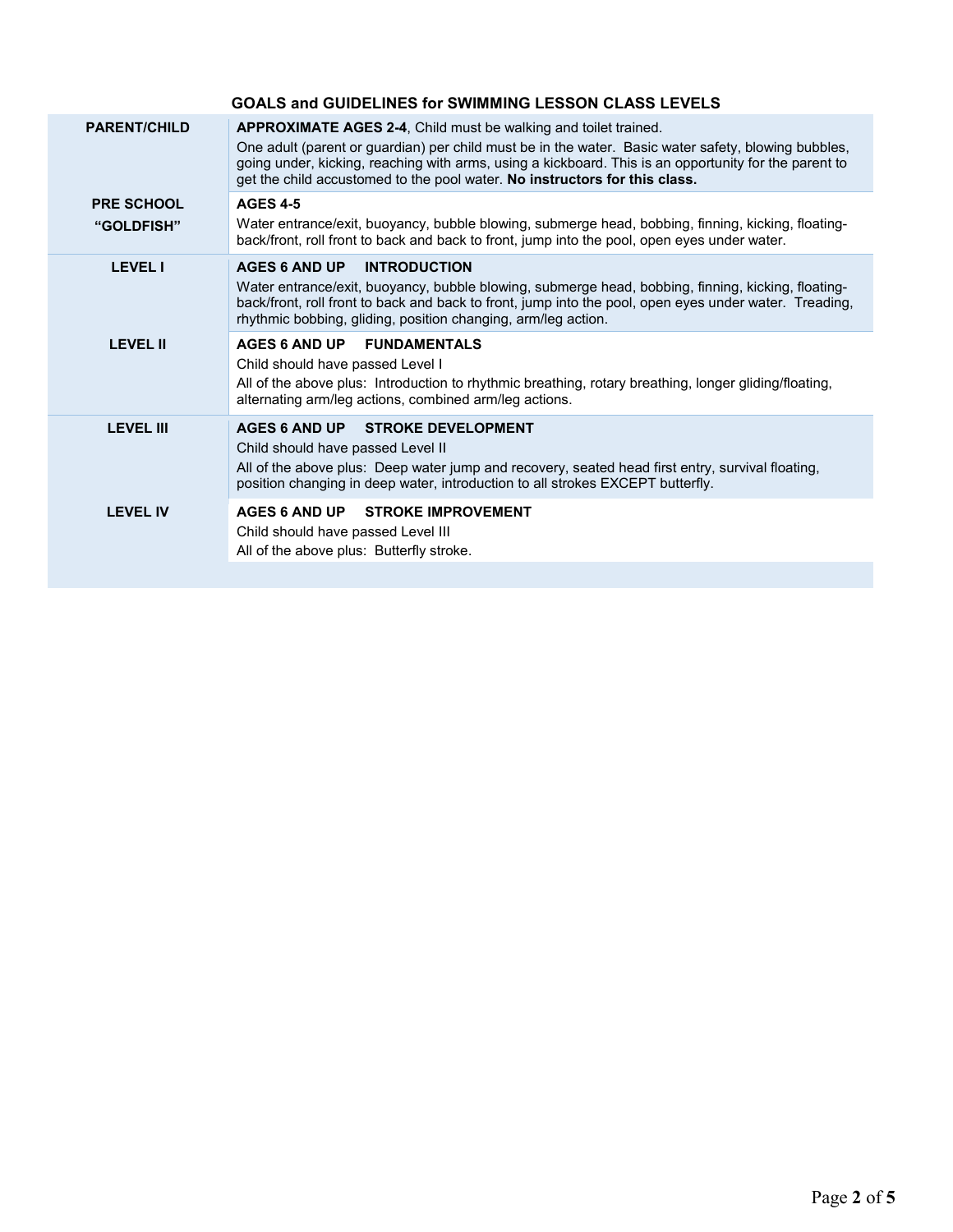

## **2022 Activity Program Registration Email: recreation@greenwichct.org**



| $\sim$<br><b>TOWN OF GREENWICH</b> |      |         |                     |
|------------------------------------|------|---------|---------------------|
| <b>SPRING SWIM</b>                 |      | 10702   | Section #:          |
| Participant's Name:                |      |         | Gender:             |
| Birth date:                        | Age: | School: | Grade:              |
| Parent/Guardian:                   |      |         |                     |
| Address:                           |      | Town:   | State:<br>Zip Code: |
| <b>Cell Phone:</b>                 |      | Email:  |                     |
| Addition information:              |      |         |                     |
| In Case of Emergency:              |      |         |                     |
| Name:                              |      | Phone:  | Relationship:       |
| List any physical restriction:     |      |         |                     |
| Allergies:                         |      |         |                     |

#### **INDEMNIFICATION AND RELEASE**

#### **THIS IS A LEGALLY BINDING DOCUMENT. DO NOT SIGN IT UNTIL YOU HAVE READ THE CONTENTS HEREOF AND UNDERSTAND THE SAME. IF YOU ARE IN DOUBT, CONSULT AN ATTORNEY PRIOR TO SIGNING THIS DOCUMENT.**

The Undersigned (hereinafter referring to myself, my minor children or charges, my heirs and assigns) hereby agree(s) to assume all risk and bear all responsibility and to indemnify and hold the TOWN OF GREENWICH, its agents, representatives, servants, officers, and employees, harmless from and against any and all claims, demands, suits, proceedings, liabilities, judgments, awards, losses, damages arising out of injuries to any persons or property, including any and all costs and expenses incurred in the defense of such claims, demands, suits and proceedings including court costs and attorneys' fees resulting from, arising out of, or in any way related to or connected with my/our participation in the program sponsored by the Town of Greenwich/use of Town of Greenwich property/facilities/apparatus or equipment thereof.

The Undersigned, does forever discharge the Town of Greenwich, its agents, representatives, servants, officers and employees from any and all claims including claims of negligence or carelessness, alleging damages and any and all causes of action which the Undersigned may have or may hereafter have, arising out of, related to, or in any manner connected with injuries or damages the Undersigned may sustain by reason of my participation in the above-described program or use of the Town of Greenwich property, facilities, apparatus or equipment.

The Undersigned, the participant or parent/guardian of the above-named person, who participates in programs organized by the Town of Greenwich Department of Parks and Recreation, assumes all risks and hazards incidental to the conduct of the activity and transportation to and from the activity. I am aware that participating in any recreational program can be a dangerous activity involving many risks of injury. I further understand there is inherent risk associated with the(se) activity(ies) and authorize emergency medical treatment and transportation in my absence.

Dated at Greenwich, Connecticut, this example and day of the same of the same of the same of the same of the s

#### **Signature of Participant:**

(or Parent or Guardian for participants under 18 years of age)

|  | <b>Initials</b> | /Proof | Receipt# | Check# | Date: |
|--|-----------------|--------|----------|--------|-------|
|--|-----------------|--------|----------|--------|-------|

The Town complies with all applicable federal and state laws regarding non-discrimination, equal opportunity, affirmative action, and providing reasonable accommodations for persons with disabilities. If you require an accommodation to participate, please contact the Commissioner of Human Services at 203-622-3800 or [Demetria.nelson@greenwichct.org](mailto:Demetria.nelson@greenwichct.org) as soon as possible.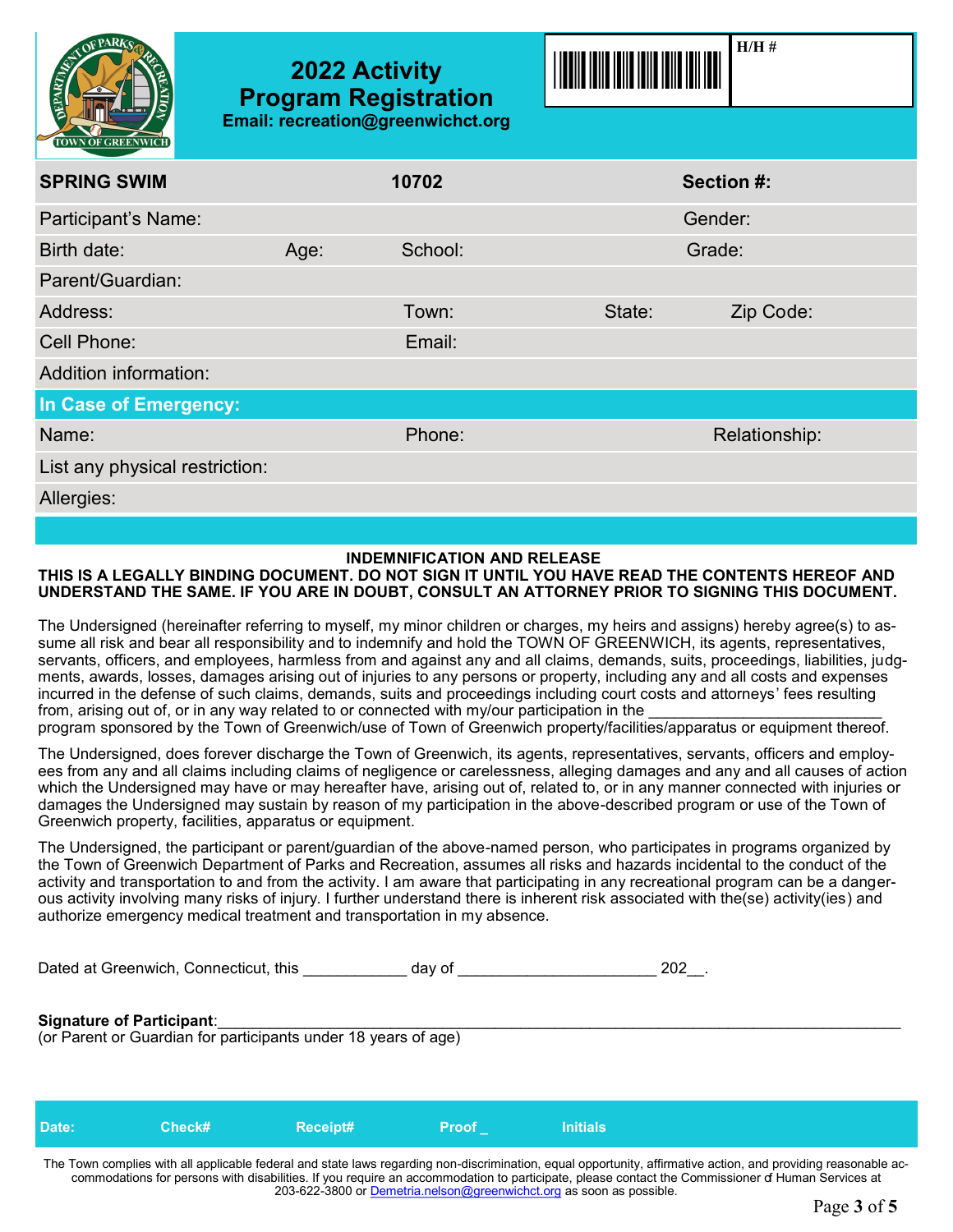# CONCUSSION INFORMATION SHEET

**This sheet has information to help protect your children or teens from concussion or other serious brain injury. Use this information at your children's or teens' games and practices to learn how to spot a concussion and what to do if a concussion occurs.** 

### WHAT IS A CONCUSSION?

**A concussion is a type of traumatic brain injury—or TBI—caused by a bump, blow, or jolt to the head or by a hit to the body that causes the head and brain to move quickly back and forth. This fast movement can cause the brain to bounce around or twist in the skull, creating chemical changes in the brain and sometimes stretching and damaging the brain cells.** 



CONCUSSION

## HOW CAN I SPOT A POSSIBLE CONCUSSION?

**Children and teens who show or report one or more of the signs and symptoms listed below—or simply say they just "don't feel right" after a bump, blow, or jolt to the head or body—may have a concussion or other serious brain injury.** 

#### SIGNS OBSERVED BY PARENTS OR COACHES

- **Appears dazed or stunned.**
- **Forgets an instruction, is confused about an assignment or position, or is unsure of the game, score, or opponent.**
- **Moves clumsily.**
- **Answers questions slowly.**
- **Loses consciousness (even briefly).**
- **Shows mood, behavior, or personality changes.**
- **Can't recall events prior to or after a hit or fall.**

#### SYMPTOMS REPORTED BY CHILDREN AND TEENS

- **Headache or "pressure" in head.**
- **Nausea or vomiting.**
- **Balance problems or dizziness, or double or blurry vision.**
- **Bothered by light or noise.**
- **Feeling sluggish, hazy, foggy, or groggy.**
- **Confusion, or concentration or memory problems.**
- **Just not "feeling right," or "feeling down."**